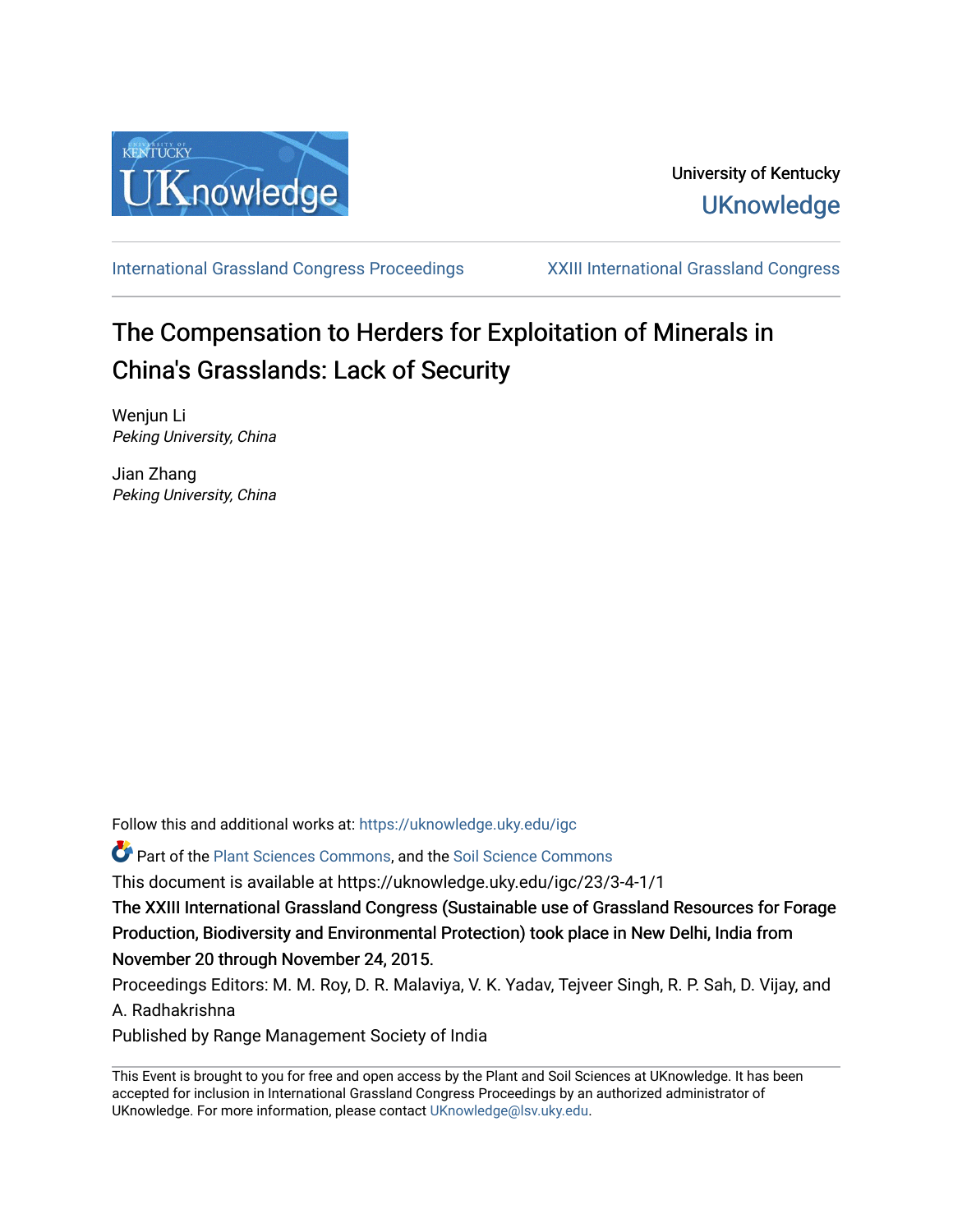Paper ID:431 Theme: 3. Sustainability of grasslands- social and policy issues Sub-theme: 3.4. Improving grasslands through education and practice

## **The compensation to herders for exploitation of minerals in China's grasslands: Lack of security**

## **Li Wenjun\* , Zhang Jian**

Peking University, Beijing, China \*Corresponding author e-mail : afuxiaodai@126.com

**Keywords:** China's grasslands, Compensation, Exploitation of minerals, Land use rights, Mineral rights

#### **Introduction**

Inner Mongolia is rich in mineral resources. Though a number of economic benefits were reaped from mineral exploitation, the exploitation occupied and destroyed large amounts of grasslands (Meji *et al*., 2009), which led to conflicts between herders and mining companies (Hilson *et al.*, 2002). The compensation to herders who lost grasslands is the primary cause of conflicts. We have observed that the compensation herders received was awarded without a clear standard which caused much confusion. This paper is focused on the compensation herders received, the factors influencing the amount of compensation and the reason why the compensation to herders was inconsistent.

#### **Materials and Methods**

This research took Bayinhari Gacha (Village), Aolunbulage Town, Alxa Left Banner, Inner Mongolia as a case study. The local herders traditionally lived on livestock production while iron mine exploitation contributed to 85% fiscal revenue of entire town. The field work was conducted from July to August, 2014, interviewing the Banner Territorial Resources Bureau, gacha leaders and herders influenced by mining through semi-structured and open investigation.

Through combination of qualitative and quantitative methods, this research demonstrated the impacts of mining on livestock production, the compensation herders received from mining companies and the factors influencing the amount of compensation herders could get. And then, the research explored the reasons why the compensation was in lack of stability with analysis of the relations between mineral resources property and land property, the grassland collective property right and the grassland management situation in Bayinhari.

### **Results and Discussion**

The mining companies successively entered Bayinhari beginning in 1999 and were shut down by local governments due to an accident in April, 2014. During this period, the exploitation of iron mines had occupied large amounts of grasslands and destroyed them due to the waste residue and water discharged by mining operations. All these had a strong impact on livestock production of local herders. Among interviewed households (15 households), 67% households had lost livestock during this period with an average of 295.4 goats (equaled to 177,240 Yuan according to the market price of 600 Yuan per goat in 2013) per household because of the reduction of livestock production areas lost due to mining and the livestock deaths caused by environmental pollution from mining (Fig 1).



**Fig 1** The change of livestock numbers of interviewed households before and after mining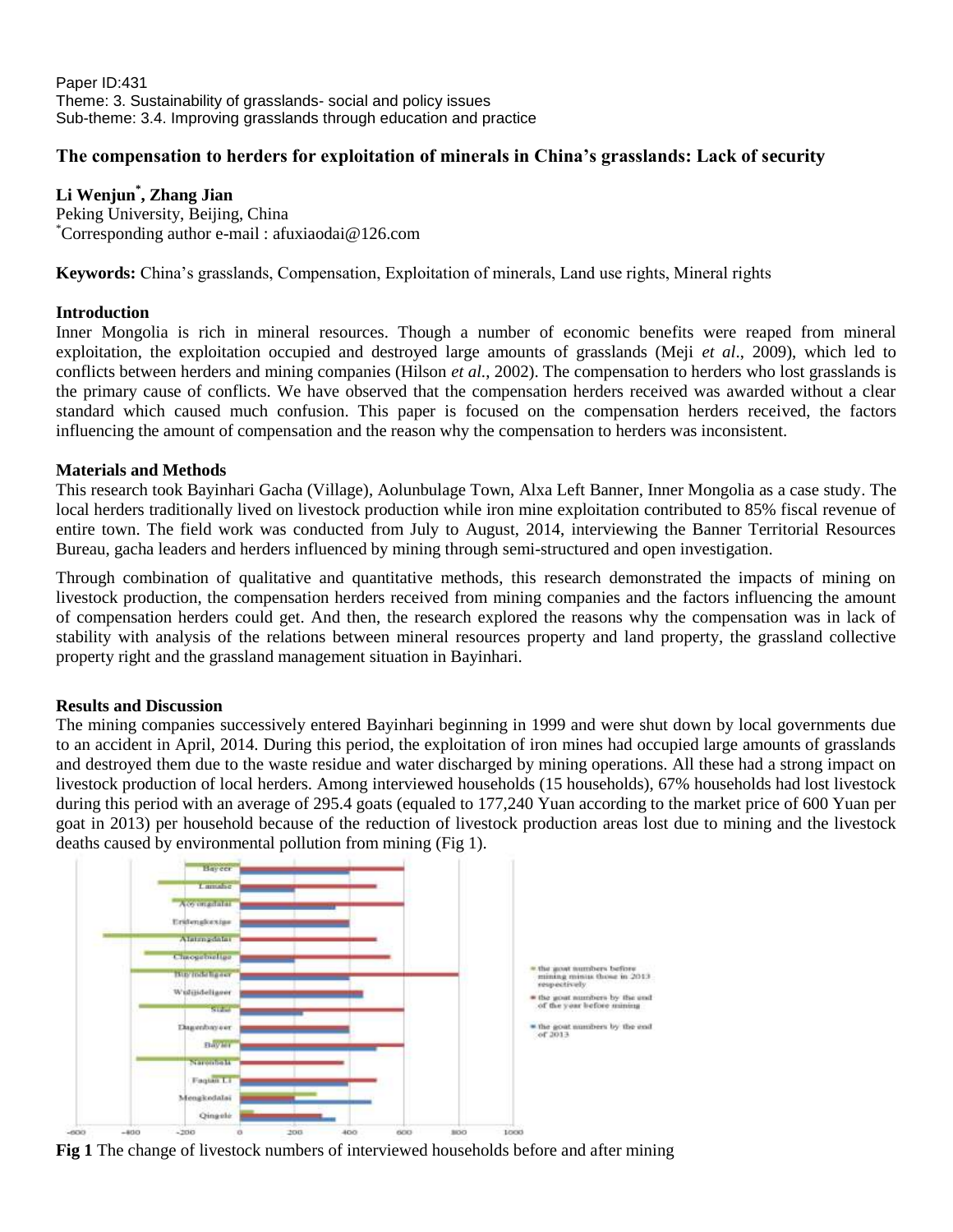Herders sought compensation for the occupied grasslands and the dead livestock through private negotiations with mining companies. Gacha didn't ask for compensation by collective ownership for grasslands, and also didn't participate in the negotiation between herders and companies to help herders to get more compensation. Under this circumstance, the amounts and modes of compensation herders received were very confusing according (Table 1). The compensation different households received varied greatly and lacked a unified standard.

| Names of<br>household head | Areas of occupied.<br>grasslands<br>(ha) | Names of mining<br>companies                                            | The compensation herders received (RMB)                                                                                                                                                                                                                                                                                                                                                                                                                                                                             |  |
|----------------------------|------------------------------------------|-------------------------------------------------------------------------|---------------------------------------------------------------------------------------------------------------------------------------------------------------------------------------------------------------------------------------------------------------------------------------------------------------------------------------------------------------------------------------------------------------------------------------------------------------------------------------------------------------------|--|
| Qingele                    | 6.7                                      | private company                                                         | 180,000 Yuan in total from 2009 to 2012 (off and on)                                                                                                                                                                                                                                                                                                                                                                                                                                                                |  |
| Mengkedalai                | 1.68                                     | private company                                                         | 30,000 and 50,000 Yuan in 2008 and 2011 respectively.                                                                                                                                                                                                                                                                                                                                                                                                                                                               |  |
| Faqian Li                  | 28.41                                    | Boyu<br>Company, Wanquan<br>Company.Private<br>company                  | Boyu: From 2000 to 2002, 3,500 Yuan per year. From 2003 to 2011, 18,000 Yuan per year. Then it has risen to<br>30,000 Yuan since 2012.<br>Wanquan: 6,400 Yuan for two mine shafts, 2,000 Yuan for workshop, 28,000 Yan for mine crater and 3,500 for<br>mine road. The host of this household has been employed for watching over water pump for with 650 Yuan per<br>month. Then the salary rose to 2,000 Yuan per month from 2000.<br>Private company: from 2011, 17,000 Yuan per month for six months in a year. |  |
| Narenbala                  | 268                                      | Rongli Company,<br>Boyu Company,<br>Wanquan Company,<br>private company | Rongli: 50,000 Yuan in total from 2010 to 2013.<br>Boyu: 60,000 Yuan in total From 2009 to 2013.<br>Wanquan: 70,000 Yuan per year from 2012. The hostess has been employed as a cleaner with 1.200 Yuan per<br>month since 2005. Then since 2012, both the hostess and host have been employed as staff for subordinate<br>farm with 5,000 Yuan per month each person.<br>private company: 7,500 Yuan per month from2011.                                                                                           |  |
| Bayier                     | 134                                      | Huachen Company                                                         | In 2006, 2007, 2010, 2011, 2013, 28,000 Yuan per year respectively.                                                                                                                                                                                                                                                                                                                                                                                                                                                 |  |
| Dagenbayeer                | 0                                        | N/A                                                                     | N/A                                                                                                                                                                                                                                                                                                                                                                                                                                                                                                                 |  |
| Suhe                       | 134                                      | Wanquan Company,<br>Fugui Company                                       | Wanquan: From 2006 to 2013, 130,000 Yuan in total.<br>Fugui: From 2007 to 2013, 100,000 Yuan in total.                                                                                                                                                                                                                                                                                                                                                                                                              |  |
| Wulijideligeer             | 36.85                                    | Fugui Company                                                           | It was promised 80,000 Yuan per year at the beginning, but this household has only received 350,000 Yuan in<br>total off and on since 2007.                                                                                                                                                                                                                                                                                                                                                                         |  |
| Buyindeligeer              | 268                                      | Huachen Company                                                         | This household only received 30,000 Yuan in 2011.                                                                                                                                                                                                                                                                                                                                                                                                                                                                   |  |
| Chaogebielige              | 301.5                                    | Wanquan Company                                                         | 100,000 Yuan in total (40,000 Yuan in 2003, 30,000 Yuan in 2012 and 30,000 Yuan in 2013).                                                                                                                                                                                                                                                                                                                                                                                                                           |  |
| Alatengdalai               | 402                                      | Huachen Company,<br>Yinfeng Company                                     | Huachen: 100,000 Yuan in 2007.<br>Yinfeng: In 2005, 2006, 2008 and 2012, 20,000 Yuan per year respectively.                                                                                                                                                                                                                                                                                                                                                                                                         |  |
| Eridengkeqige              | 87.1                                     | Huachen Company,<br>Yinfeng Company                                     | Huachen: No compensation at all.<br>Yinfeng: In 2005.2006.2008.2009.2010 and 2011.30.000 Yuan per year respectively.                                                                                                                                                                                                                                                                                                                                                                                                |  |
| Aoyongdalai                | 268                                      | Huachen Company                                                         | 25,000 Yuan per year from 2006                                                                                                                                                                                                                                                                                                                                                                                                                                                                                      |  |
| Lamahe                     | 201                                      | Huachen company                                                         | This household only received 15,000 Yuan in 2005.                                                                                                                                                                                                                                                                                                                                                                                                                                                                   |  |
| Bayeer                     | 268                                      | Desheng Compnay,<br>Huachen Company                                     | Desheng: No compensation at all.<br>Huachen: 3,000 Yuan per year from 2001.                                                                                                                                                                                                                                                                                                                                                                                                                                         |  |

| Table 1 The areas of occupied grasslands and compensation to interviewed households by the end of 2013 |  |  |  |
|--------------------------------------------------------------------------------------------------------|--|--|--|
|--------------------------------------------------------------------------------------------------------|--|--|--|

During the negotiation, mining companies demonstrated some documents sanctioned by local governments and told herders that the mineral resources underground were owned by state and herders only had the rights to use land surface. After seeing and hearing all these, herders were not sure if they could get compensation based on the right to use grasslands. Under this circumstance, herders asked for compensation mainly relying on social relations, knowledge level, Chinese level and negotiation ability they have. Among the interviewed households, the households with gacha leaders, Han race or people good at creating a disturbance could get more compensation while the rest households could only get very limited compensation. However, even for these who could get more compensation, the compensation was still inconsistent. The directly reflect was that mining companies paid compensation off and on. And when the companies were shut down and left due to accident, there was nowhere for herders to seek compensation though their grasslands were still occupied by mines.

Herders had to privately negotiate with mining companies relying on their own social power like social relations, knowledge level and negotiation ability. During this process, there were no clear standards for awarding compensation and also there was a lack of clear land tenure laws when it comes to mineral rights versus surface use of the lands for grazing and agriculture. Firstly, the lands for grazing and agriculture are owned by collective according to the Land Management Law while the definition of "collective" in collective property right is obscure. It is obscure whether the collective ownership of land was owned by village group or administrative village (Ho, 2000). And the "Grassland Law"